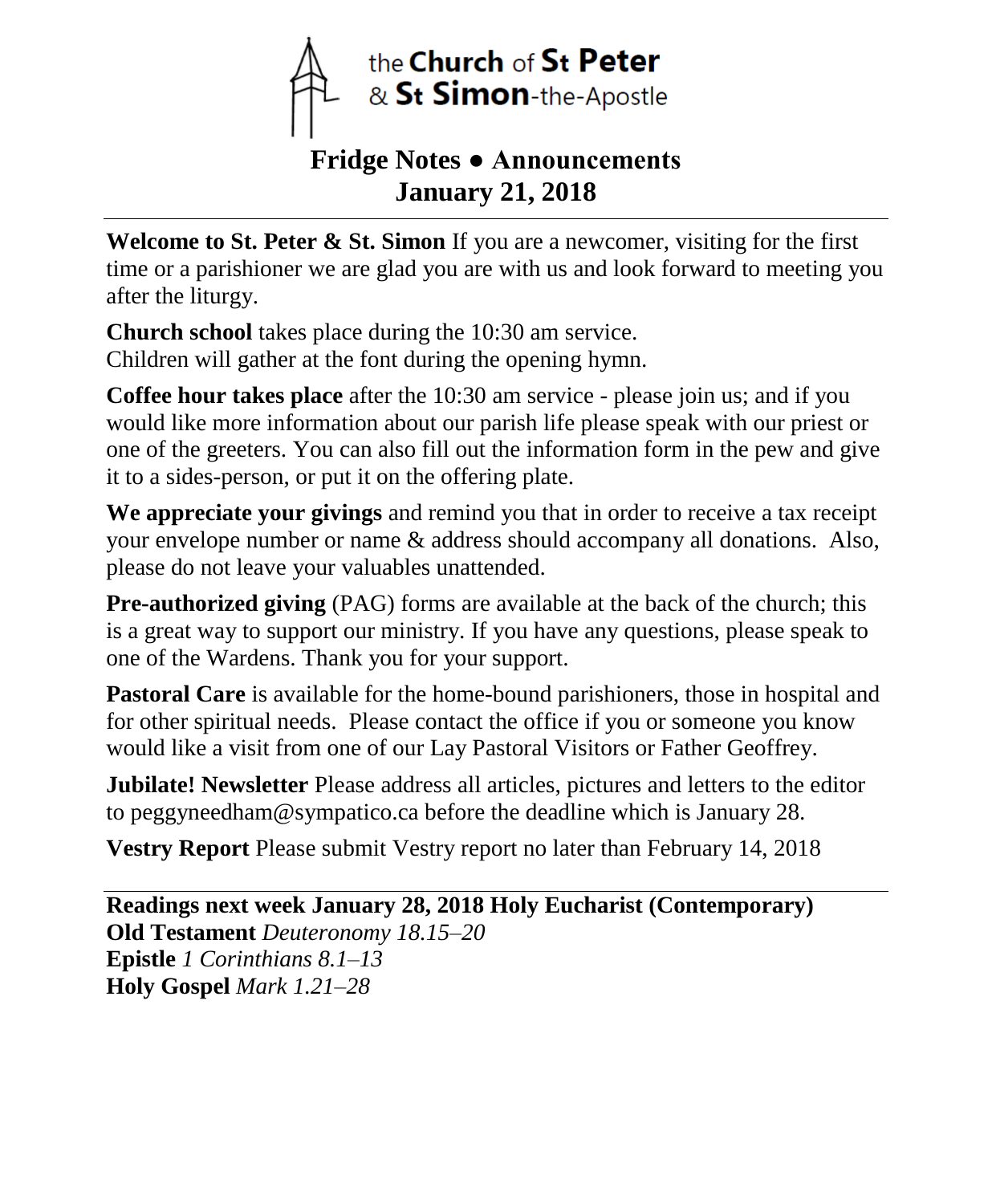**THIS WEEK AT ST. PETER & ST. SIMON Tuesday, January 23:** Stewardship Meeting 7 pm **Wednesday, January 24:** Week of Prayer for Christian Unity 11 am – Holy Eucharist with Anointing for Healing (in the Chapel) 7 pm – Advisory Board Meeting 7 pm **Thursday, January 25:** Holy Land Pilgrimage Meeting 7 pm **Sunday, January 28:** Fourth Sunday after the Epiphany 8:30 am Holy Eucharist celebrated from The *BCP* 9:30 am Coffee & Conversation discussing the readings of the day. 10:30 am Holy Eucharist (Contemporary) **Looking Ahead: February 4-15:** Pilgrimage to Holy Land **Wednesday, February 14:** Solemn Eucharist & Imposition of Ashes 7 pm **Sunday, February 25:** Annual Vestry **Sunday, March 4:** Lent 3 Choir Evensong 4 pm **Sunday, March 18:** Lent 5 A Lenten Meditation through Music, Readings and Prayer. **Last Tuesday of the Month:** Candlelight Evening Prayer Service 6 pm

Today, as we celebrate the Week of Prayer for Christian Unity, we are participating with annual pulpit exchange and welcome our guest preacher The Rev'd Neil Young. Father Geoff is preaching at Rosedale Presbyterian Church.

*The Reverend Neil Young has served United Churches in South Saskatchewan, Northern Ontario, Midwestern Ontario, and for 16 years in Mississauga. He came to St. Andrew's United Church in summer 2015.*

*His wife, Kate, is a United Church minister, and serves a congregation in Oakville. They have 3 daughters and 2 grandsons--both under a year old.*

*He collects ancient coins and Bible printings from the 1500s, and wields a flintlock as a Grenadier of the King's Royal Regiment of New York (Loyalist, 1777-1784)*

**Church School** An essential focus for us in 2018 is growing our Sunday Church School for children. I am inviting those interested in the spiritual formation of our children to a meeting on Sunday, February  $18<sup>th</sup>$  at  $12:30$  pm here at the Church. Parents with young children and people willing to serve on a team of teachers are encouraged to join us. Please RSVP to Vanessa in the office: [office@stsimons.ca](mailto:office@stsimons.ca) or 416-923-8714 ext. 201. Also, don't hesitate to speak with me if you have any questions. Thank you. *Geoffrey+*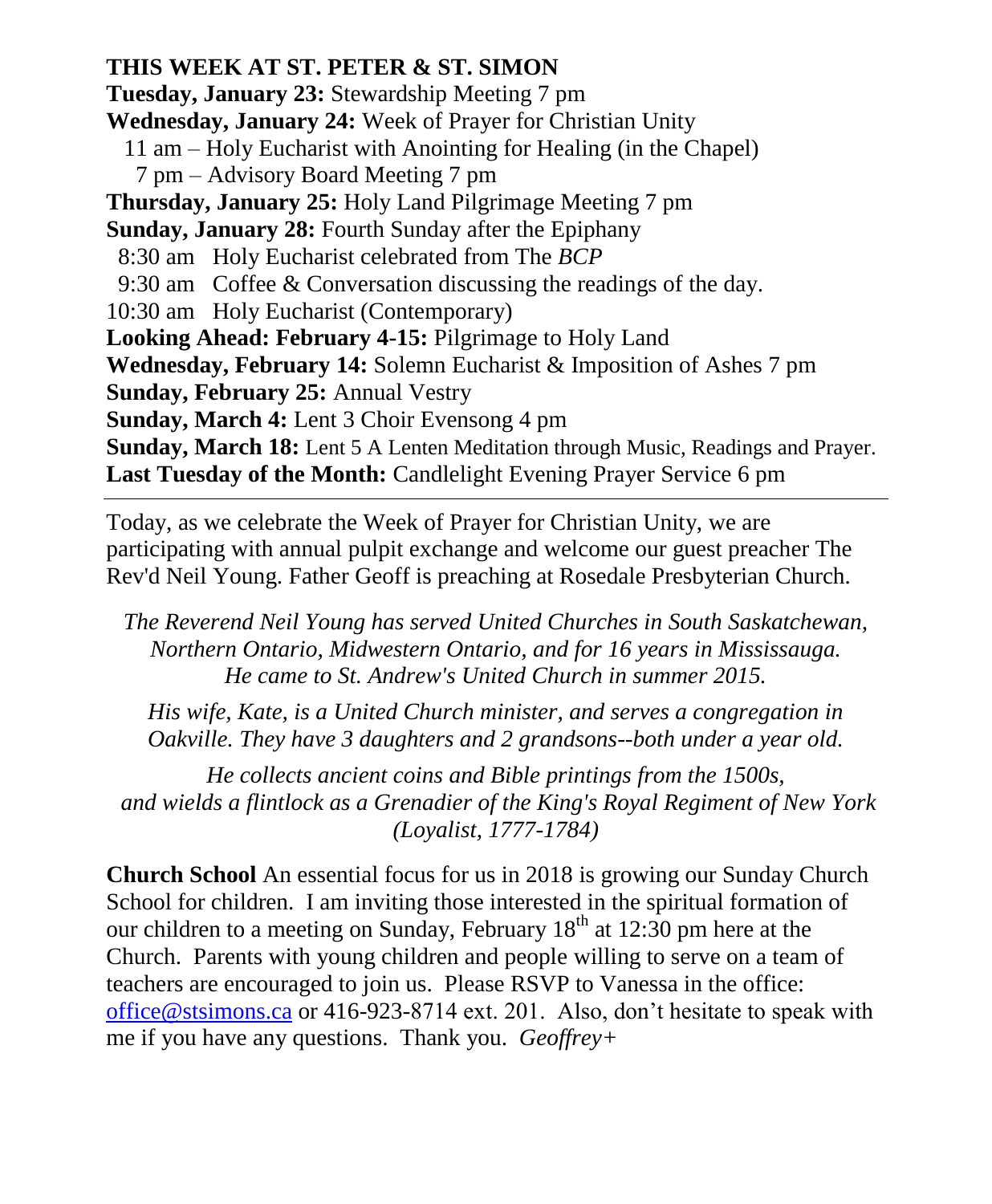**SPSS Corporation** At the first meeting of Corporation in 2018, the following celebratory dates were brought forth:

Shrove Sunday: February  $11<sup>th</sup>$ Black History: February 18<sup>th</sup> Spring Fair: May  $12^{th}$ 

Parish BBO: June  $17<sup>th</sup>$ Caribbean Night: September 29<sup>th</sup> Patronal: November 4<sup>th</sup>

We will be speaking to people to help chair or assist with some of the above. If you would like to chair or assist, please let one of the Wardens know. *Paul Faulkner, Mary Martin*

## **On Being Christian: Leading To The Waters Of Baptism**

January 25 – March 31 Thursday Nights 5:30-7:30pm Cathedral Centre (65 Church St.)

What is Christianity about and what does it mean to be a Christian? This course is intended as preparation for the Sacrament of Baptism and for Confirmation and Reception into the Anglican Communion. The Catechism class is an open and affirming space (LGBTQ+ friendly). There is no cost for attendance. This course is accessible to people who have no background knowledge of Christianity, or those who want to go deeper in their faith. Expectations: participants will commit to attending meetings, prepare food for one of the meetings, complete their weekly Biblical and Rowan Williams readings, bring their questions to the next meeting, and engage the group. To register contact Lisa Scapillato in the Dean's office at lscapillato@stjamescathedral.ca

**Anglican 101** Learn about the History, Music, and Worship of the Anglican Church of Canada. Newcomers will find the series an engaging introduction to Anglicanism. It will also serve as an opportunity to make a connection with the clergy and build community with other new members of the faith. Not-sonewcomers are also welcome to attend and discover more about the practices and traditions of their faith. Each lecture is lead by a member of the Cathedral team.

Mondays 6:00-8:30pm Cathedral Centre (65 Church St.) Monday January 29 "History" with Dean Andrew Asbil Monday February 5 "Music" with Director of Music Robert Busiakiewicz Monday February 12 "Worship" with Vicar Louise Peters Please RSVP to Lisa Scapillato in the Dean's office: lscapillato@stjamescathedral.ca